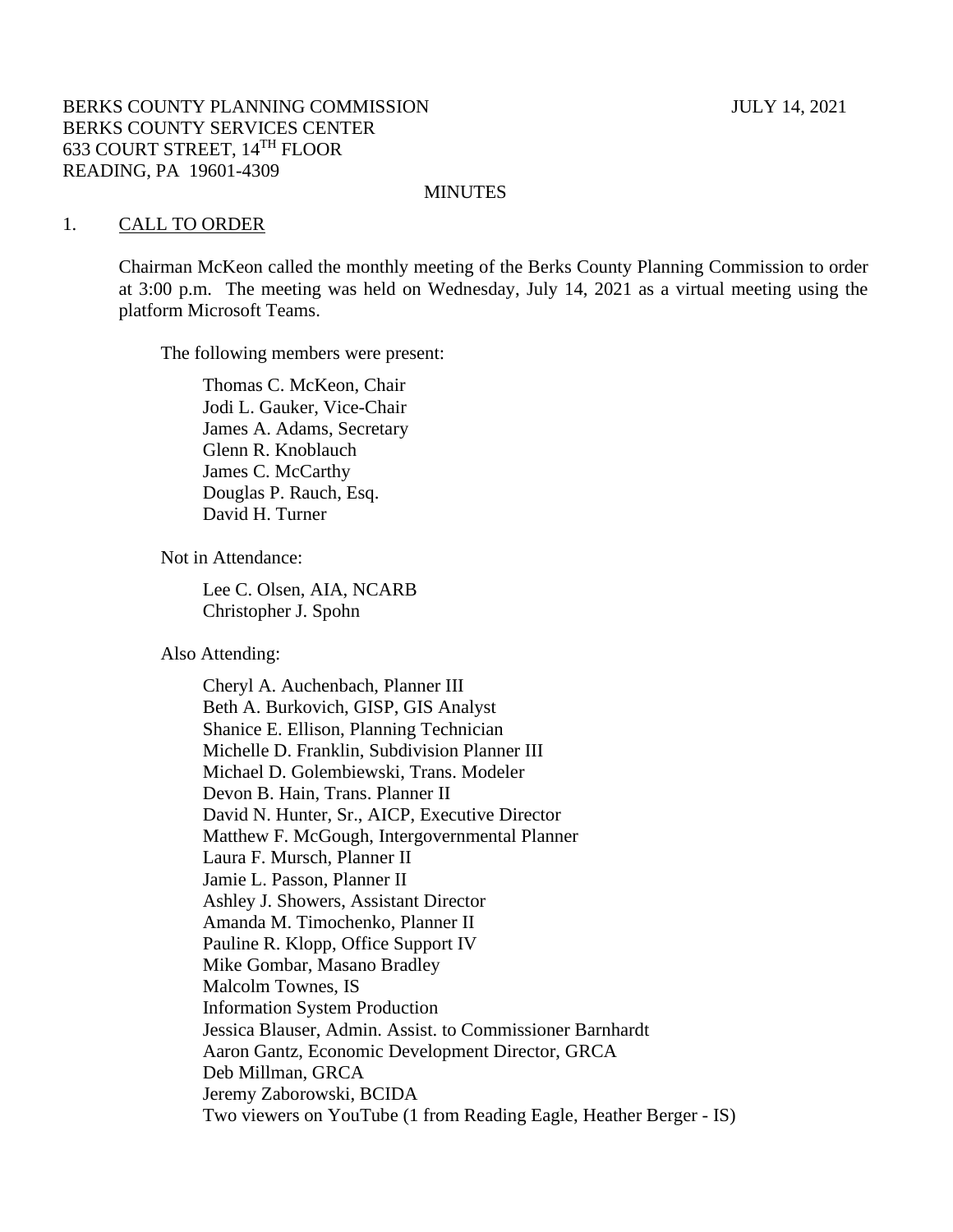July 14, 2021 BCPC Meeting Minutes Page 2

## 2. PUBLIC COMMENT

There was no public comment.

## 3. REPORTS OF OFFICERS AND COMMITTEES

#### A. Executive Director's Report

David Hunter informed the Commission of the PA Downtown Center Conference being held in Reading at the DoubleTree from September  $12<sup>th</sup> - 14<sup>th</sup>$ . He mentioned that Jillian Magee, Main Street Manager of Boyertown Borough and Deena Kershner, Main Street Manager of Hamburg Borough will be participating in that conference.

He informed the Commission that the PPA State Conference is being held this October in Pittsburgh.

He stated that the Smart Growth Alliance Housing Committee will be meeting two weeks from today. He will send an invite out to the Commission members if they choose to attend.

Mr. Hunter informed the Commission that PennDOT has approved funding for a regional freight study which includes five MPO's: Reading Area Transportation Study, Lehigh Valley Planning Commission, Lebanon County, Northeastern Pennsylvania Alliance (NEPA) and Lackawanna/Luzerne Counties. That will be under way in the Fall.

## 4. CONSENT AGENDA

## A. Approval of Minutes of June 9, 2021

## B. Ontelaunee Twp.- Application for DCED MTF

Staff received a request for a letter of compliance from Ontelaunee Township for their application to the PA Department of Community and Economic Development (DCED) Multimodal Transportation Fund for areawide improvements. The proposed project consists of multiple road and intersection improvements that would enhance capacity to coordinate with several proposed land developments in the vicinity of the intersections of Pottsville Pike (S.R. 0061) and Lakeshore Drive (S.R. 0073) and Lakeshore Drive (S.R. 0073) and Ontelaunee Drive (S.R. 4029/T-752). The proposed road and intersection improvements at the intersection of Pottsville Pike (S.R. 0061) and Lakeshore Drive (S.R. 0073) include: widening the southbound approach to provide 400 foot dual left turn lanes, extending the left-turn lane on the northwest approach to provide 200 feet of storage, widening the southwest approach of to provide 425 foot dual left turn lanes and a 450 foot right turn lane, constructing a 4 foot wide concrete median on the northeast and southwest approaches, and improving the traffic signalization at this intersection. The proposed road and intersection improvements at the intersection of Lakeshore Drive (S.R. 0073) and Ontelaunee Drive (S.R. 4029/T-752) include: widening the northbound and southbound approaches to provide a 125 foot left turn lane in both directions and a 150 foot southbound right turn lane, widening the eastbound and westbound approaches to provide 125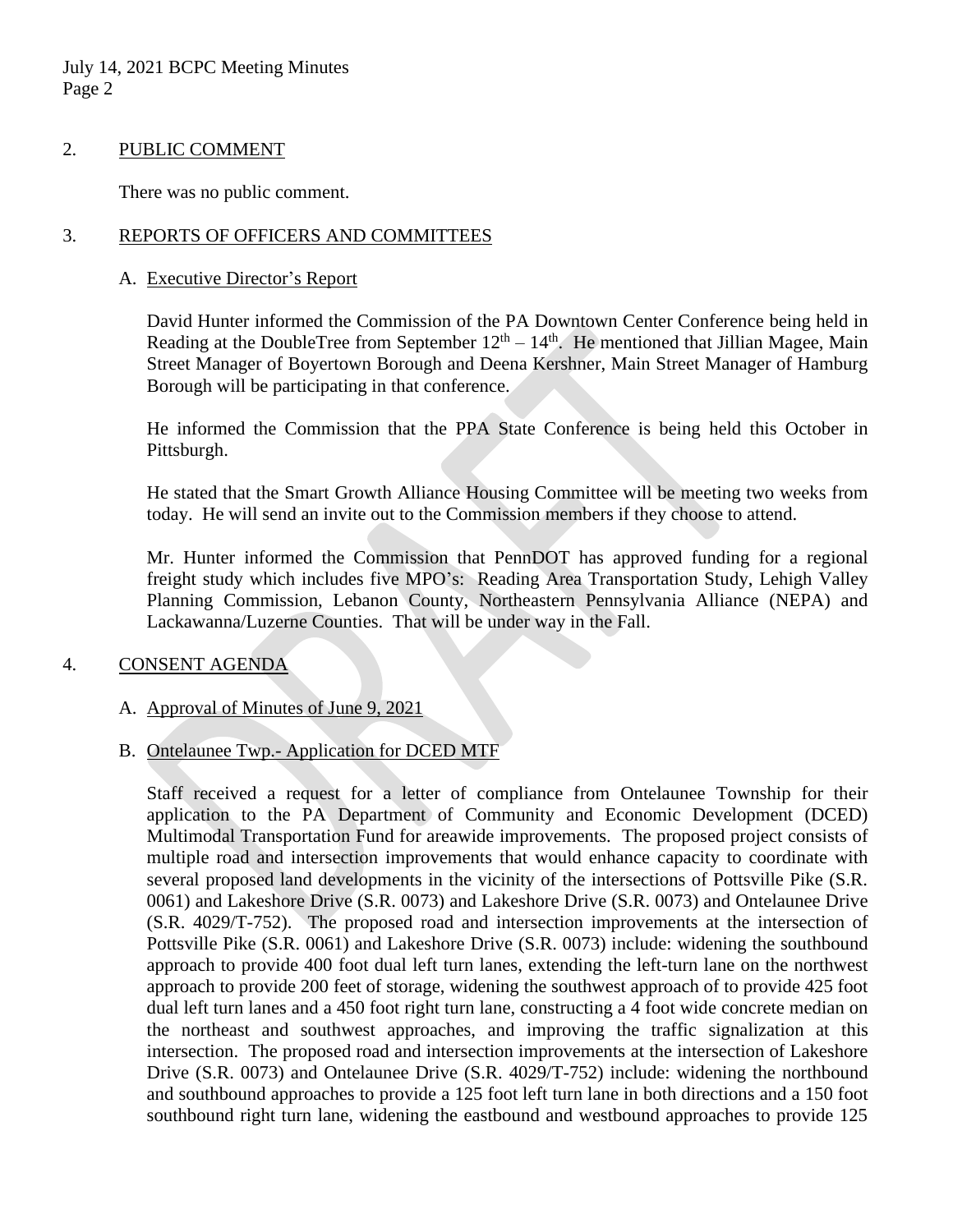foot left turn lanes in both directions and a 150 foot eastbound right turn lane, and improving the traffic signalization at this intersection. These road and intersection improvements will increase road capacity for the proposed two industrial developments consisting of 463,782 S.F. and 652,080 S.F., a 10,000 S.F. retail service establishment, a 5,585 S.F. retail development, a 5,015 S.F. fast food development, and a 3,680 S.F. car wash in this area within Ontelaunee Township, Berks County. The Township is requesting a grant in support of these improvements.

The grant will help facilitate the development of this area. The improvements proposed as a part of this project coordinate with several land developments proposed in the vicinity of the two above mentioned intersections. The proposed 463,782 S.F. industrial development is the Reitnouer production facility along the south side of Lakeshore Drive between Pottsville Pike and Ontelaunee Drive. Access to this site will be provided along the west side of Ontelaunee Drive and the east side of Pottsville Pike. The proposed 652,080 S.F. industrial development is the Heffner site along the east side of Pottsville Pike south of the Reitnouer site. Access to this site will be provided along the west side of Ontelaunee Drive. The proposed 10,000 S.F. retail service establishment is located on the northwest corner of the Pottsville Pike and Lakeshore Drive intersection behind the existing Rutter's convenience market/gas station. Access will be provided via a driveway to Pottsville Pike and to Lakeshore Drive. The proposed 5,585 S.F. retail space is a Wawa located at the northeast corner of the Pottsville Pike and Lakeshore Drive intersection. Access to the site will be provided by two shared, right-turn-in/right-turn-out-only driveways on Pottsville Pike and one full movement driveway via a shared on-site road at the site of the existing driveway to the Ozzy's Fun Center on Lakeshore Drive. The proposed 5,015 S.F. fast food development is located just north of the proposed Wawa at the intersection of Pottsville Pike and Lakeshore Drive using the same access as the proposed Wawa. The proposed 3,680 S.F. car wash is located just north of the proposed fast-food development at the intersection of Pottsville Pike and Lakeshore driving using the same access as the proposed Wawa and fast-food development.

The Berks County Comprehensive Plan 2030 identifies this area as Future and Designated Growth Areas in Ontelaunee Township. Within this area, the plan notes that:

"Designated Growth and Future Growth Areas are intended to be multi-purpose activity areas characterized by concentrated density and suburban/urban development. These areas are currently suitable for medium/high density development due to the presence of the necessary public infrastructure services in place."

The Plan specifically identifies this area as highly suitable for commercial/industrial growth. Development of these areas is important to growing the job base and expanding the tax base in support of the economic health of Berks County.

Additionally, the six proposed land developments are within areas the Plan identifies as Economic Development Areas (EDAs). EDAs within the county were identified to support "a more coordinated approach to economic development within the county." These EDAs were carefully evaluated using factors including land without environmental/land use constraint, and proximity to interchanges, major roads, public sewer, and public water.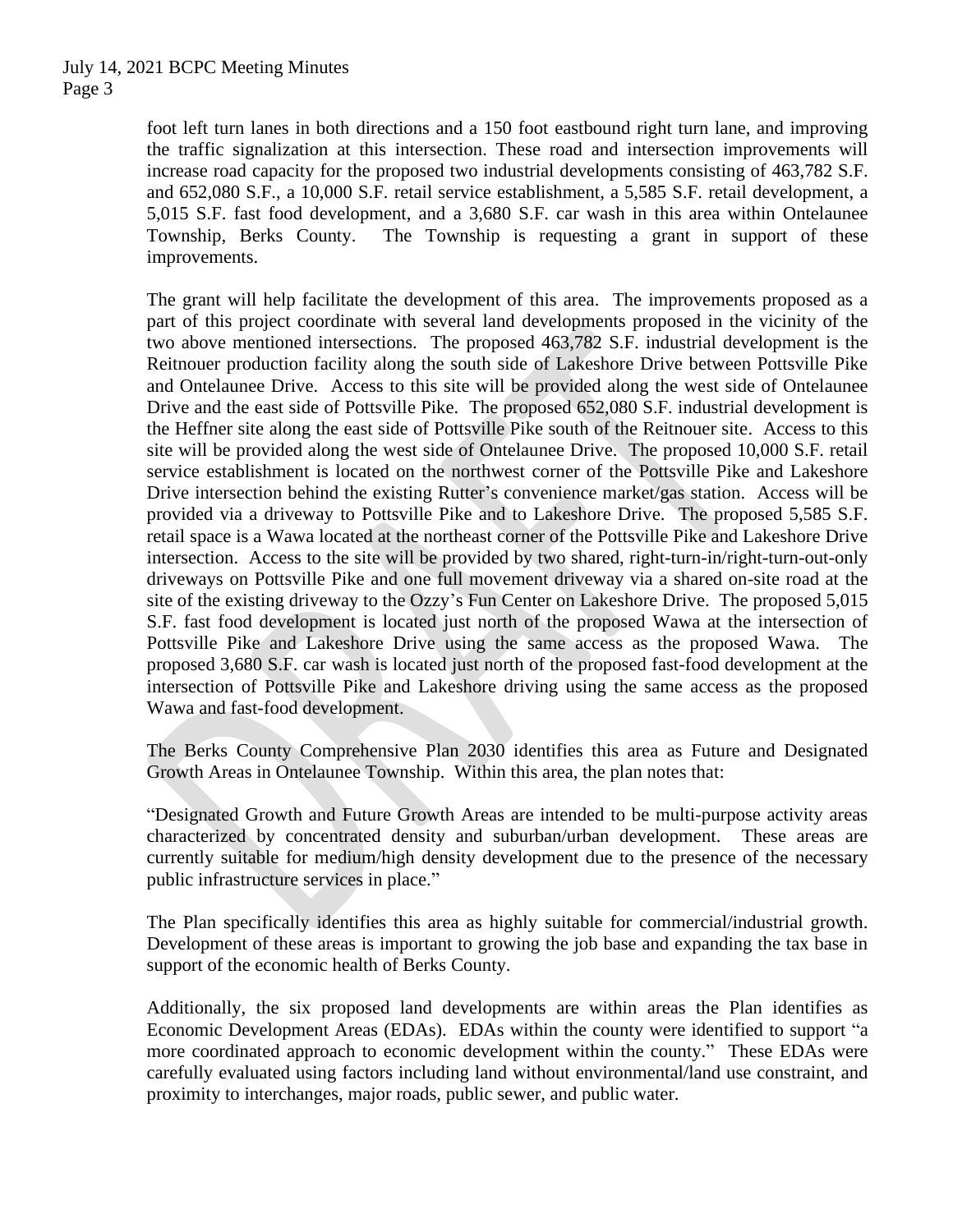Staff prepared a letter of support stating compliance with the Berks County Comprehensive Plan.

## C. Boyertown Borough – Application for DCED MTF

Staff received a request for a letter of compliance from Boyertown Borough for their application to the PA Department of Community and Economic Development (DCED) Multimodal Transportation Fund for Streetscape Improvements Phase II. The proposed project consists of three sections of sidewalk and intersection improvements that expand upon work already supported by the BCPC in 2019 and 2020. The locations are along East Philadelphia Avenue (SR 0073) between the Colebrookdale Railroad tracks and Washington Street, along S. Reading Avenue (SR 0562) between  $3<sup>rd</sup>$  Street and the access to the Town Center public parking area and along N. Reading Avenue (SR 2067) between 5<sup>th</sup> Street and 4<sup>th</sup> Street. Additionally, Boyertown Borough has requested funding for the on-road portions of the Inner Loop Trail (as part of the proposed Secret Valley Trail) to link neighboring Colebrookdale Township residents with the downtown streetscape improvements in the Borough. The location for the Inner Loop portion of the project is within the right-of-way of Washington Street, Front Street, Englesville Road, Mill Street, Warwick Street, Oley Street, Chestnut Street, and E. Philadelphia Avenue. There is no required match, and Boyertown is requesting funding for \$1,182,372, the projected cost of the improvements.

This grant will help facilitate the downtown revitalization and connectivity of Boyertown and the surrounding area.

Phase I of this project was previously funded in 2009 using a Transportation Enhancement Program earmark, and construction followed in 2011. This grant will allow the Borough to extend pedestrian improvements beyond Phase I limits. The proposed improvements include the replacement of damaged curbs and sidewalk, construction of a decorative brick border, the addition of pedestrian lighting, delineation of on-street parking with decorative meters, and other streetscape appurtenances. These improvements are intended to provide a safer and more inviting destination for residents and visitors of the area. The on-road portions of the Inner Loop Trail, totaling 2.75 miles will consist of bike lanes and/or sharrows and will include pedestrian signage improvements determined during the design phase of the project if awarded. This addition will connect the neighboring residents of Colebrookdale Township utilizing active modes of transportation.

The Berks County Comprehensive Plan 2030 identifies this area as an Existing Development Area in Boyertown Borough. Within this area, the plan calls for:

"A variety of reinvestment, rehabilitation, and revitalization efforts will be promoted to take advantage of the existing infrastructure network, and to improve the tax base of urban centers. These areas should function as multi-purpose centers providing for livable communities. Strategies should enhance the character of the existing community and be consistent with the historical heritage, scale, and density of the area."

Additionally, this project supports the Berks County Bicycle and Pedestrian Plan's vision: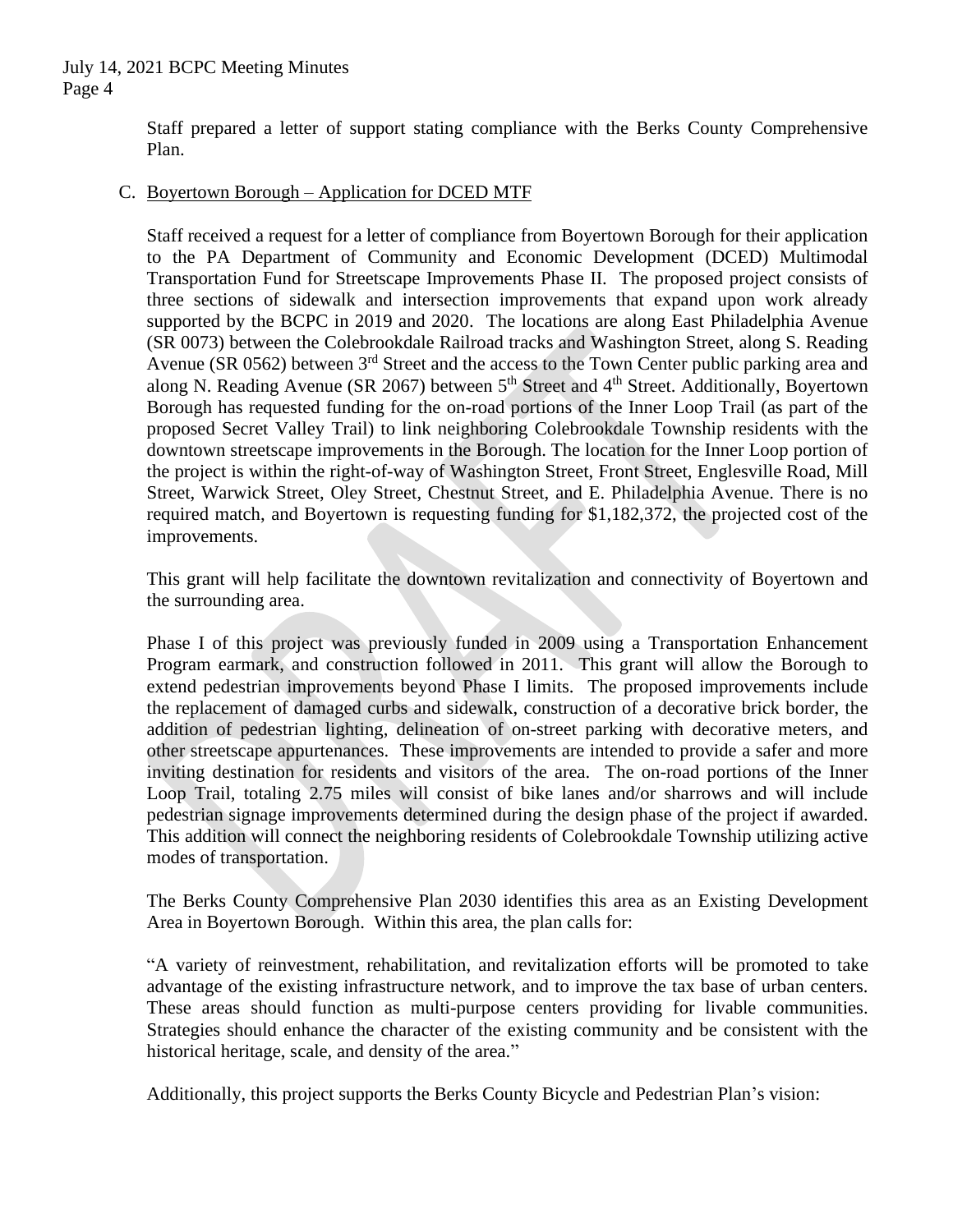July 14, 2021 BCPC Meeting Minutes Page 5

> "Healthy, vibrant, and economically strong communities encourage and value transportation connectivity. Berks County will be a place where people of all ages and abilities can safely, comfortably, and conveniently walk or bicycle everywhere."

> The Streetscape Phase II project meets the County's goals to protect and maintain the current bicycle and pedestrian network, connect communities in ways that support walking and bicycling as viable transportation options, create and maintain safe bicycling and walking infrastructure and support walking and biking options as ways to grow a vibrant local economy.

> The intent of this project is to provide improved bicycle and pedestrian access to the existing facilities and amenities of the downtown area and is therefore consistent with the land use and transportation goals of the Berks County Comprehensive Plan 2030.

Colebrookdale Township formally supports this project as well.

Staff prepared a letter of support stating compliance with the Berks County Comprehensive Plan.

- D. Reports for Approval
	- Land Development & Subdivision Activity Report & Summary
	- 2020 Annual Housing and Non-Residential Reports, 2021 1<sup>st</sup> Quarter Housing Unit Report, 2021 1st Quarter Non-Residential Report
	- Endorsed Land Development & Subdivision Activity Report
- MOTION: David Turner made a motion to approve the consent agenda. The motion was seconded by Doug Rauch and passed unanimously.

# 5. STAFF AND STAKEHOLDER REPORTS

## A. Jillian Magee, Main Street Manager, Boyertown Borough

Jillian Magee spoke about some of the upcoming events happening in the Borough of Boyertown and the walking tour/train ride scheduled during the PA Downtown Conference in September. She also mentioned that Boyertown has received National Accreditation from the Mainstreet Center annually since 2015. She mentioned that they are working on their Designation which is very similar to Accreditation although Designation last five years instead of only one year.

Ms. Magee described two of the biggest needs for the Borough is funding and more businesses are needed to open up downtown.

B. Deena Kershner, Main Street Manager, Hamburg Borough

Ms. Kershner informed the Commission that Hamburg's Main Street Program has existed for 19 years and she has been the one and only Executive Director. She mentioned that Hamburg Borough is also Accredited and is working on getting re-designated as well. She stated that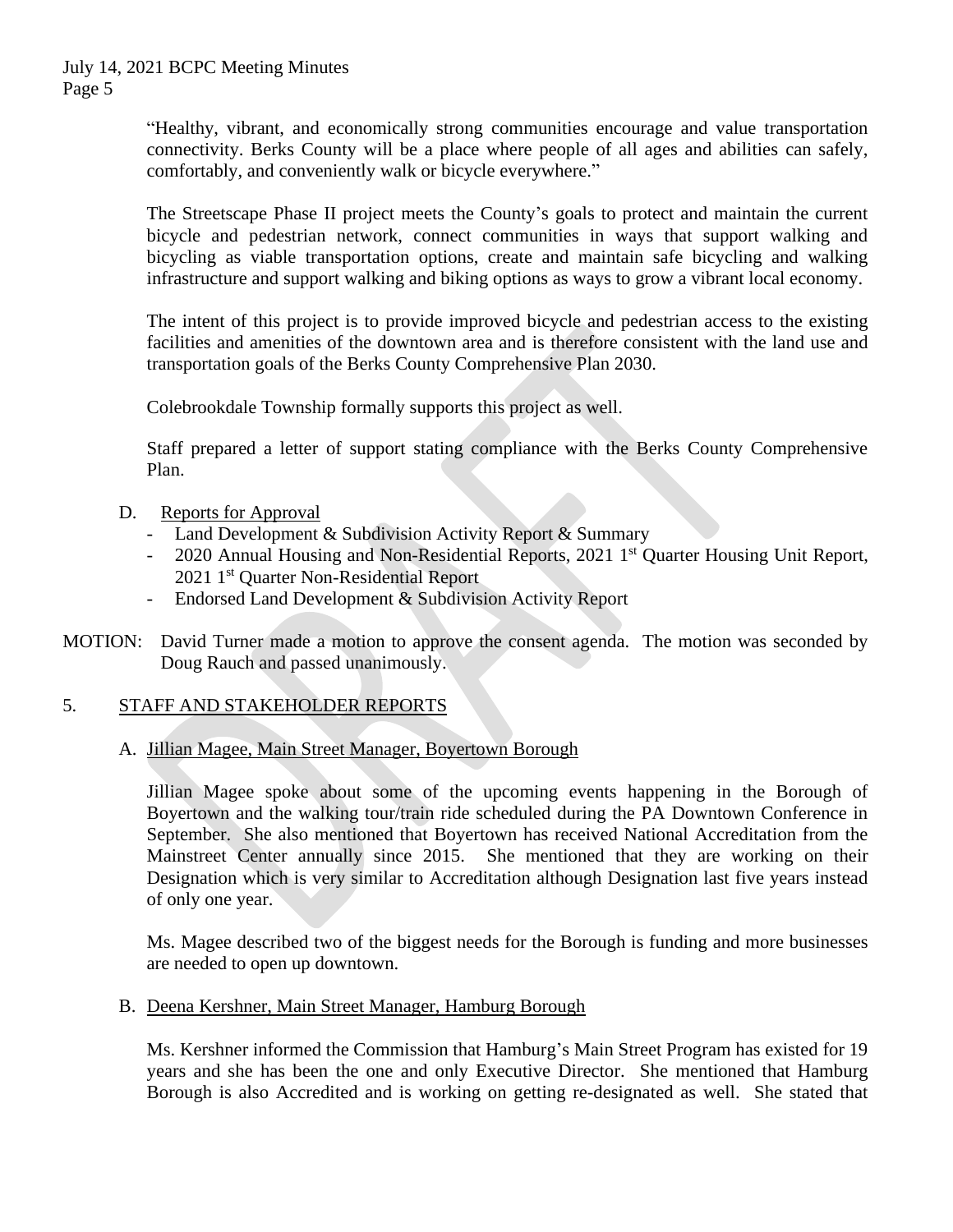when you are Designated you have a higher priority of getting grant funds. She feels that is seems harder for the non-profits to get grant funding over the businesses.

Ms. Kershner spoke about upcoming events and projects in the Borough of Hamburg. She stated that the Borough's needs are staffing, volunteers and funding.

## C. 2020/2021 Housing and Non-Residential Development Reports Overview

Ashley Showers showed a power point presentation summarizing the data that was approved in the above consent agenda. She stated that the majority of new developments in the County for 2020 were apartments. The majority of those apartments are located in Spring Township and Wyomissing Borough. The next largest category of development for 2020 was single family detached and the majority of those homes were built in Ontelaunee and Washington Townships. When looking at the impact on the school districts from these new developments the majority of the total housing units were developed in Wilson School District first, Wyomissing Area School District second and Boyertown Area School District third. She then went over the new housing units for the first quarter of 2021 in which single family detached housing was the largest category with 97 homes being built.

Looking back through the quarters over the last five years, the highest quarter for development was the third quarter of 2019, with 243 units.

There was a total of 3,689,034 square feet of non-residential development for 2020 broken down as follows:

Commercial Development: 286,034 square feet Warehouse and Storage: 3,274,841 square feet Industrial Development: 95,070 square feet Public & Quasi-Public Development: 33,080 square feet Agricultural – consisted of 7 poultry barns

# D. Alan Piper, Pennsylvania State Transportation Commission's Public Survey Results

Alan Piper stated that we work extensively with the State Transportation Commission early in the process of updating the State's 12-year programs which also then provides input to us for our update to the Four Year TIP and additional input we use in our Long Range Transportation Plan. In the Pennsylvania State Transportation Commission's (STC's) effort to gain public input for the 2023 Twelve Year Program/Transportation Improvement Program (TYP/TIP), they opened a six-week public comment period in Spring, 2021. We forwarded their survey to all of the municipalities in Berks as well as shared it with all County employees. This public outreach allowed over 2,500 transportation issues to be identified statewide, with 153 of these located within Berks County. We separated these results by responses focused on highways and bridges and to those focused on bicycle/pedestrian and public transportation. The STC system flagged comments that they feel are addressed by 2021 TYP/TIP projects. Examining the data from the 153 valid responses has provided us with the following information.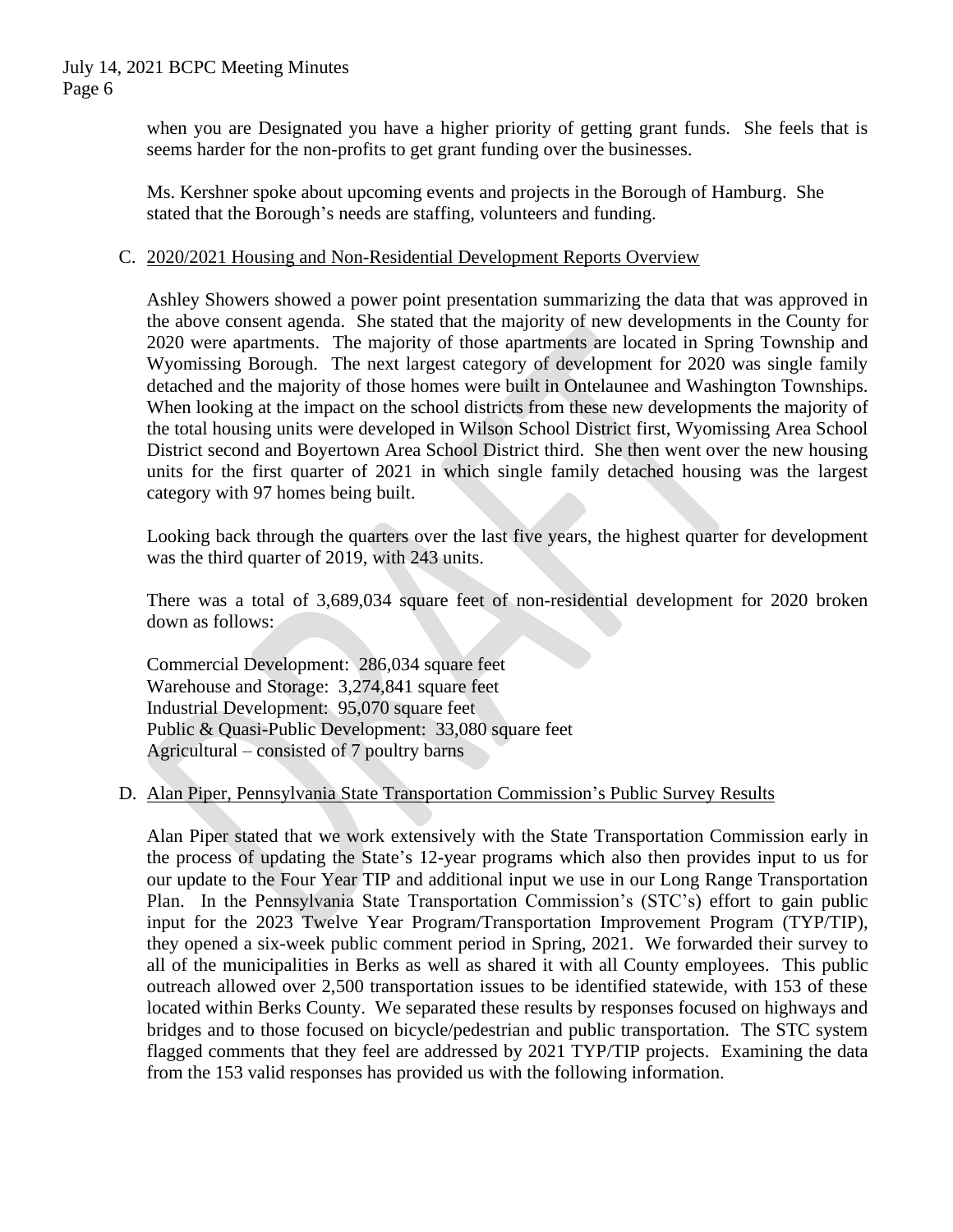A majority of the highway and bridge comments showed public concern with congestion and safety along the Allentown Pike and Kutztown Road portions of S.R. 0222 through Maidencreek, Richmond, and Maxatawny Townships. Intersections along this portion of S.R. 0222 that showed the most concern were located at Main Street (S.R. 0073), Genesis Drive, Richmond Road and Long Lane. Other congested areas include 3 major intersections along Pricetown Road (S.R. 0012), located at Elizabeth Avenue, Skyline Road, and Blandon Road (S.R. 0073). These locations along S.R. 0222 and S.R. 0012 are all covered under TYP/TIP projects. Multiple intersections along Penn Avenue in Wernersville Borough with North and South Church Roads, its intersection with State Hill Road in Wyomissing Borough, its intersection with Mull Road and (S.R.0724) Shillington Road in Sinking Spring, as well as West Wyomissing Boulevard in Spring Township continue to provide concerns with congestion and safety.

The West Shore Bypass (S.R. 0422) was identified as having entrance and exit issues adding to congestion and safety concerns. These problem areas were identified at the Lancaster Avenue and Interstate 176 interchanges, which will be addressed through TYP/TIP projects. The interchange area in Wyomissing Borough where S.R. 0222, S.R. 0422, and S.R. 0012 come together received comments concerned with safety due to high congestion and design.

The only bicycle comment requested wider shoulders to allow bicycle access on Kennedy Avenue in Longswamp Township. Pedestrian concerns were focused on missing links of sidewalk in Kutztown Borough. The other 3 pedestrian comments looked at the safety of the railroad underpass on Heisters Lane in Reading, the safety of users of Antietam Lake Park, and along S.R. 422 in St. Lawrence. Public Transportation comments consisted of 1 request for passenger rail and the addition of a BARTA bus stop in the area of Flying Hills.

## E. Paul Janssen, Director, CELG

David Hunter mentioned that the Governor had just released an amendment to the Sunshine Act and the amendment affects virtual meetings. Part of that amendment is that municipalities must have a hybrid meeting option starting in September. That means that September's BCPC meeting will be in person, with a virtual option, but Mr. Hunter wasn't sure if the meeting would be held in the Planning Commission Offices or in the Commissioner's Boardroom on the  $13<sup>th</sup>$  floor as they are outfitting their boardroom to accommodate hybrid meetings. We will have more details at the August BCPC meeting.

Discussion also took place on the other items contained in the Sunshine Act Amendment.

Paul Janssen extended an invitation to the Planning Commission to attend their Municipal Picnic being held at Dietrich Park on September 30<sup>th</sup>.

Mr. Janssen stated that CELG is involved in two major initiatives at this time. One of them is trying to prepare the municipalities for the rollout of the new economic development plan the County is doing. He mentioned that they want to include housing and development but municipalities are concerned about housing because as we went through the early 2000's housing meant more children, which meant schools expanded and that meant that taxes went up. Now taxes are going up, but it is because of state funding cuts. He mentioned that the school